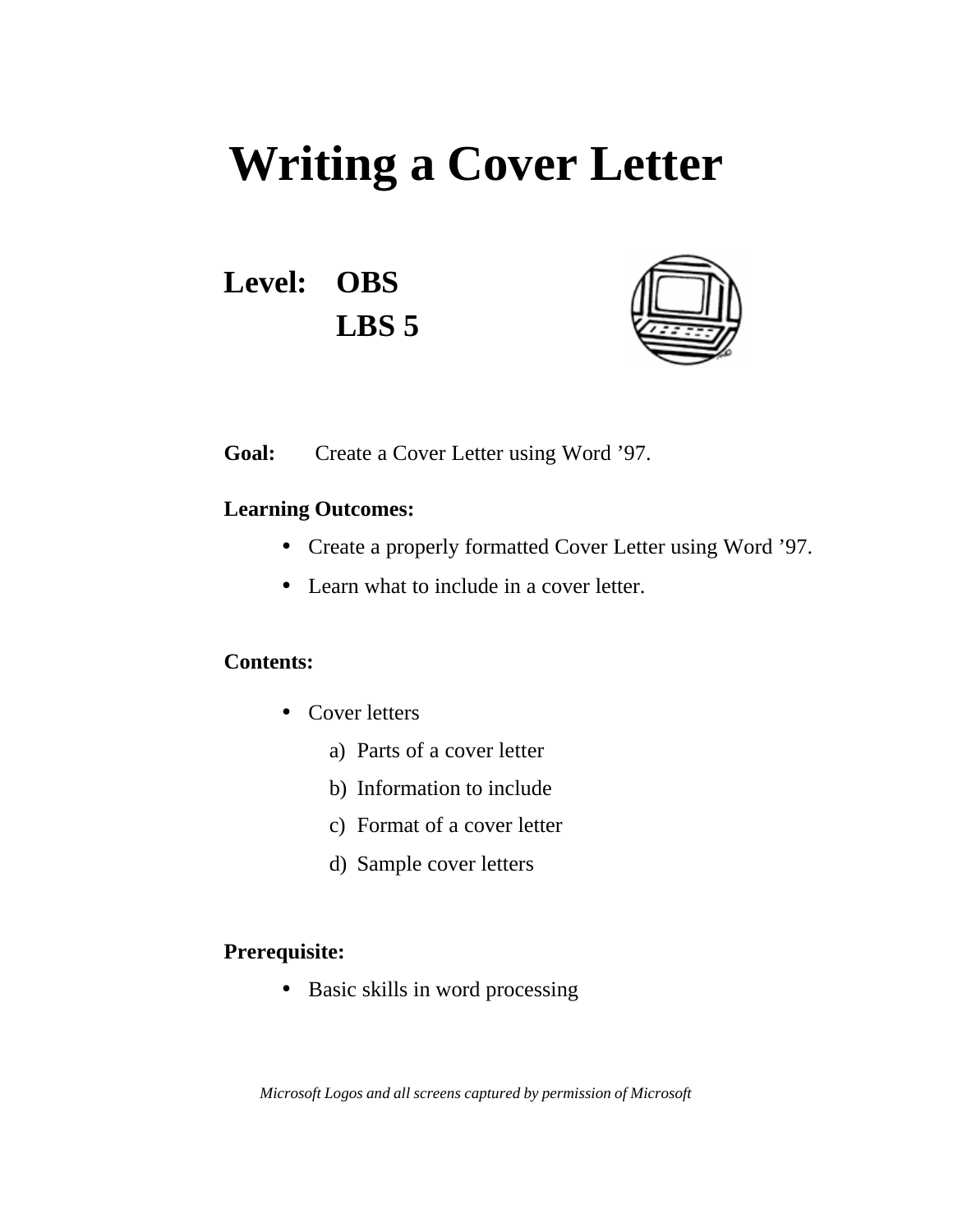## **WRITING A COVER LETTER**

Your résumé should have a good cover letter attached as a personal communication or introduction to the individual who receives your résumé. Be sure to include:

| 1.               |                    | Your name and address - either as letterhead - like the one on your résumé<br>or as a return address in the upper left hand corner.<br>(Do not include your name in the return address;<br>it is typed below your signature.)               |
|------------------|--------------------|---------------------------------------------------------------------------------------------------------------------------------------------------------------------------------------------------------------------------------------------|
| $\overline{2}$ . | The date           | just below the return address or letterhead<br>$\blacksquare$                                                                                                                                                                               |
| 3.               | The inside address | the name and address of the person and company to<br>whom you are sending your résumé.<br>- Write the address as you will on the envelope.<br>Include the name and title of the person receiving résumés                                    |
| 4.               | The salutation     | - Dear Ms <sub>_________________________</sub> : (followed by a colon)<br>Make an effort to find out who is doing the hiring.<br>If necessary, guess at 'Dear Selection Committee'<br>Avoid 'To whom it may concern' or 'Dear Sir or Madam' |
| 5.               | The body           | - Three or four paragraphs (See the next page.)                                                                                                                                                                                             |
| 6.               | <b>Closing</b>     | Sincerely, or Yours truly,<br>Only the first word is capitalized.<br>It is followed by a comma<br>Sign your name<br>Type you name below the signature.                                                                                      |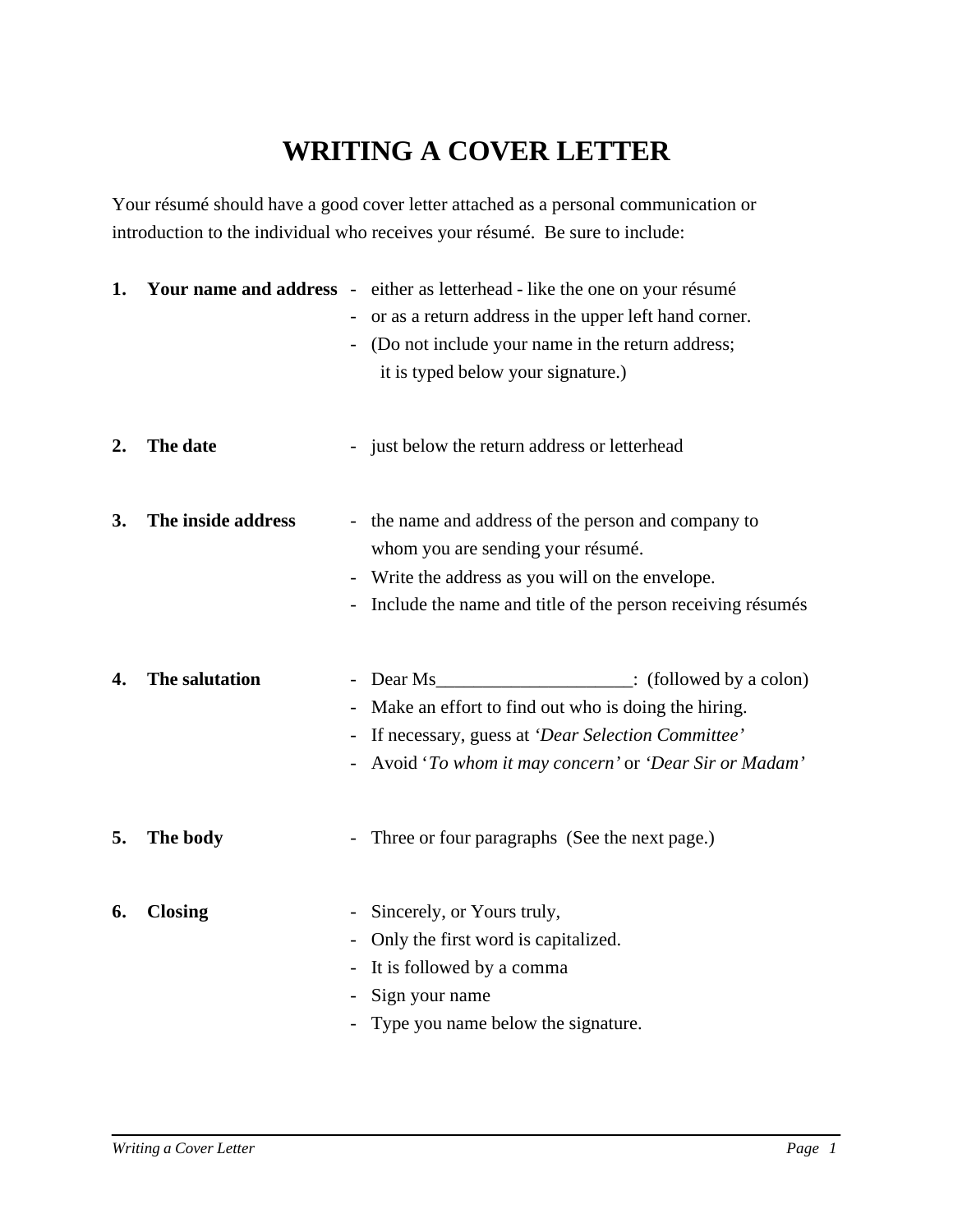## **THE BODY OF A COVER LETTER**

| <b>Opening Paragraph</b>     | - Explain why you are writing                                                        |
|------------------------------|--------------------------------------------------------------------------------------|
|                              | For example - in response to an advertisement,                                       |
|                              | - at the suggestion of someone who works there                                       |
|                              | - because of an interest in the company                                              |
|                              | -Express your interest and enthusiasm for this kind of work.                         |
| <b>One or two Paragraphs</b> | Tell why you want to work for the company<br>$\omega_{\rm c}$                        |
|                              | - Tell what skills / qualifications / experience you can bring to the job            |
|                              | Be specific about the position you are applying for and about your<br>$\blacksquare$ |
|                              | skills and experiences that relate to the position.                                  |
|                              | - Make a personal link to the company - i.e. name drop                               |
|                              | For example, "My neighbour, Norm Jackson, who works in your                          |
|                              | warehouse"                                                                           |
|                              | - Set yourself apart; identify a unusual skill or special talent that you            |
|                              | have – something that relates to the job but makes you unique                        |
| <b>Closing Paragraph</b>     | Show your interest in meeting with the employer.<br>$\overline{\phantom{a}}$         |
|                              | Take the initiative about the next step if possible<br>$\overline{\phantom{a}}$      |
|                              | For example "I'll call your office next week to see if we could meet"                |
|                              | - Restate where you can be reached $-$ i.e. your phone number                        |

#### **POINTS TO REMEMBER ABOUT A COVER LETTER**

- Cover letters should be only one page
- Be brief and to the point
- Highlight the most important skills; don't repeat the whole résumé
- Avoid generic phrases such as *"Enclosed, please find…."*
- Use paper and a font that matches your résumé.
- Proofread carefully; then get someone else to proofread
- Use this chance to sell yourself and to get the employer to read your résumé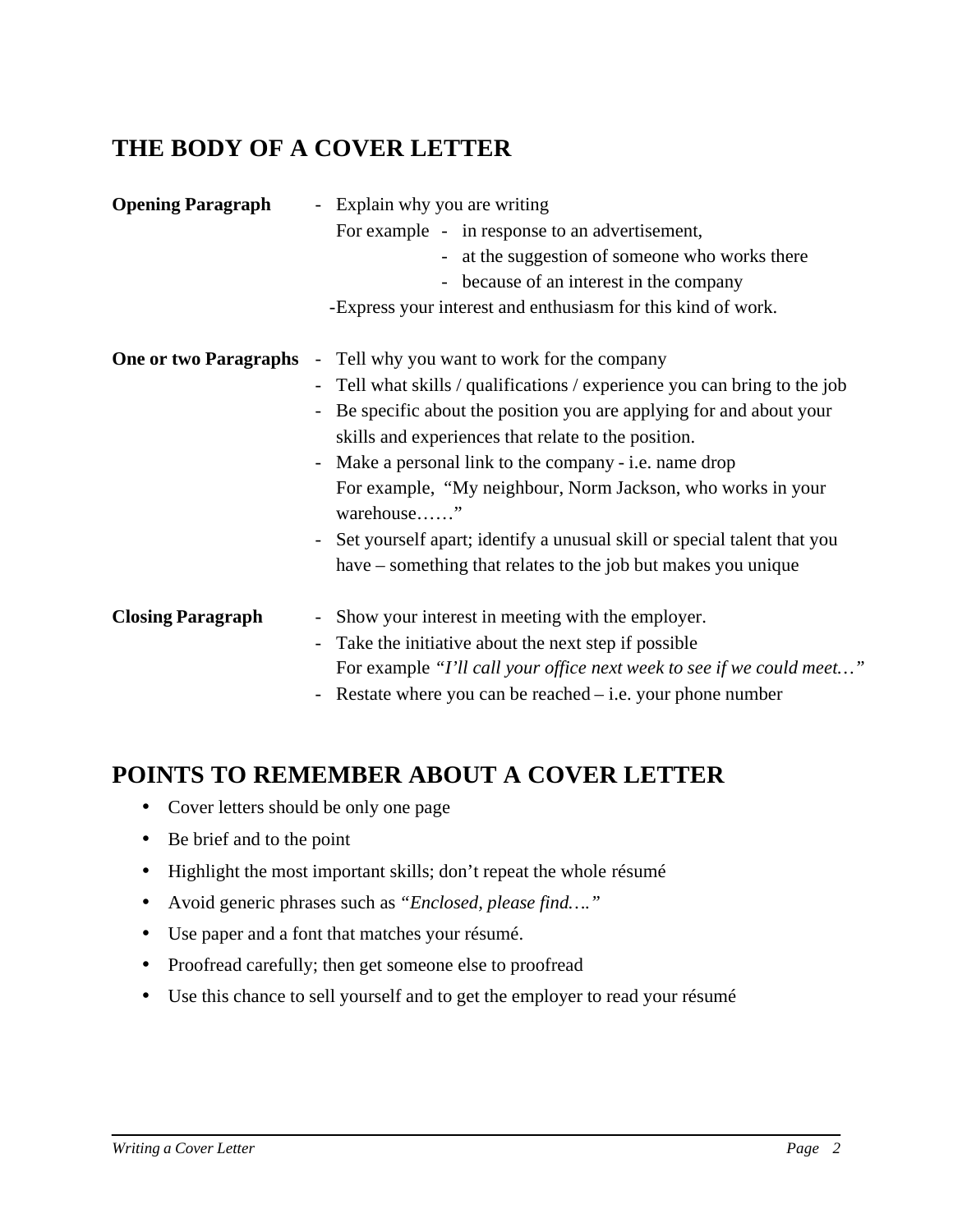## **The Cover Letter**





**Opening Paragraph**- Your opening paragraph should gain the interest of the potential employer. Tell why you are writing. Name the position or general vocational area about which you are asking. Tell how you learned of the opening or organization and why you are interested in the organization.

**Middle Paragraph(s)**-This paragraph should create a desire to read further. Provide additional information concerning your education, experience, qualities, and interests as they relate to the position. Describe one or two qualifications you think would be of the greatest interest to the employer, keeping in mind the employer's point of view. If you have related experience or special training, be sure to point it out. Tell the employer specifically what you have to offer the organization and support your claim with proof/examples.

**Closing Paragraph**- In your closing paragraph ask for action. Tell the employer you look forward to hearing from him/her and restate how you can be reached. Be sure to emphasize your appreciation for their time.

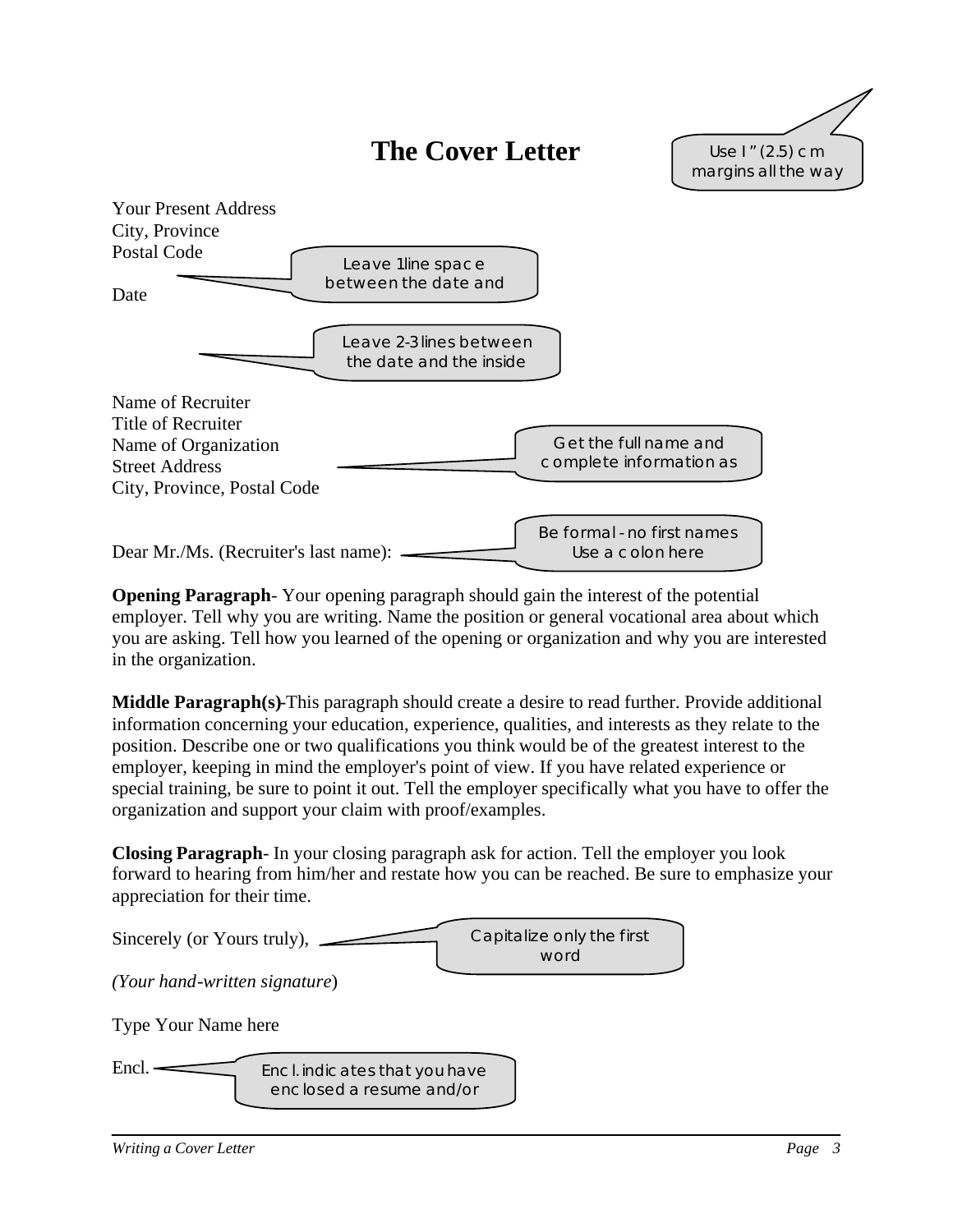## **SAMPLE COVER LETTER**

555 Houghton Road Erinsville, ON S3S 6S8

November 2, 2001

Mr. Simon Diaz Saccharine Confections 89 Lochman Line Brampton, ON J8K 9L7

Dear Mr. Diaz:

Your advertisement in the *National Baker Times* appealed to me for two reasons. You plan to open up a new branch of Saccharine Confections; I seek the opportunity to manage a newly opened store. I am also interested in building my career in the food industry. Therefore, I have decided to submit my resume in application for the position of Store Manager.

My relevant experience includes three years as a candy chef for Sticky Sweets in Brighton and my current position as assistant store manager of Licorice and Lollipops in Orangeville.

I look forward to discussing opportunities at Saccharine Confections with you. I will call you next week to make sure you have received my resume and to set up a mutually agreeable time for us to speak.

Yours truly,

Caroline Fenway Enclosure: Résumé